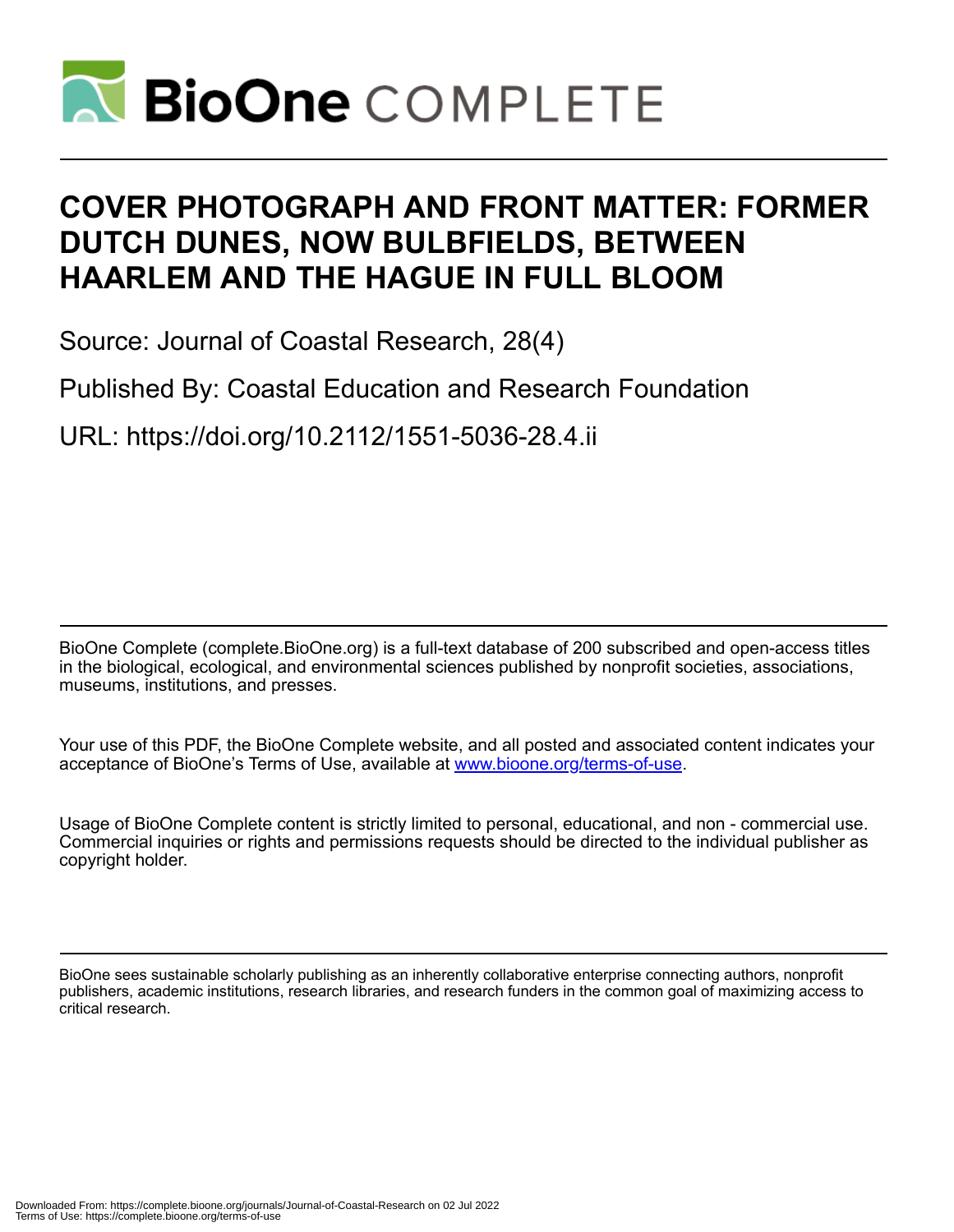

# COVER PHOTOGRAPH



FORMER DUTCH DUNES, NOW BULBFIELDS, BETWEEN HAARLEM AND THE HAGUE IN FULL BLOOM

The dunes along the Dutch mainland coast consist of Old Dunes (ca 5000-0 BC) and Young Dunes (ca 0-1200 AD), which have been partly deposited over the Old Dunes. The Old Dunes consist of low parallel beach barrier ridges with old dune deposits and intermittent troughs. Since the 1850s large parts of the Old Dunes were excavated. Much of the sand was used to raise the soil for the layout of new extensions of growing cities like Haarlem and Amsterdam, which lie in the low polderland behind the dunes. The sand was sometimes mixed with peat and clay to form man-made culture soils that now lay between the dunes and the polderlands. The elevation of the flat lands is at a particular height above ground water. The soils proved to be very suited for the cultivation of various species of bulb plants, such as daffodils, tulips and hyacinths. In springtime these former dune areas turn into colourful blankets of red, yellow, purple and blue. The landscape is world famous and visited by many tourists. (Photograph by Frank van der Meulen, Delft, The Netherlands, Spring 2012.)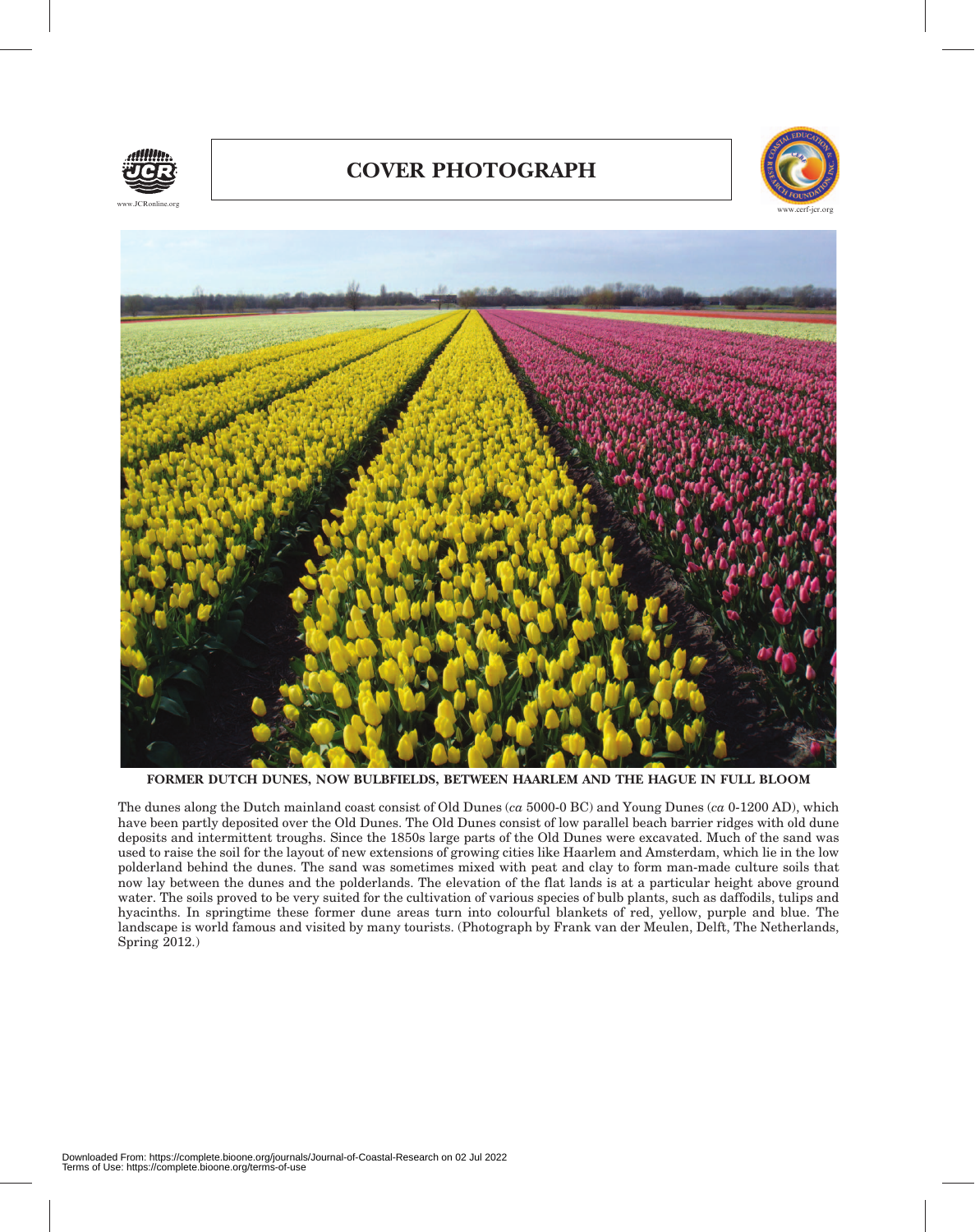# **JOURNAL OF COASTAL RESEARCH**

## **An International Forum for the Littoral Sciences**

# **CHEF-HERAUSGEBER EDITOR-IN-CHIEF RÉDACTEUR-EN-CHEF Charles W. Finkl**

Coastal Education and Research Foundation, Inc. *[CERF]* Editorial Offices:

1656 Cypress Row Drive e-mail: cfinkl@cerf-jcr.com<br>West Palm Beach, FL (Editorial Office, West Palm Beach) West Palm Beach, FL (Editorial Office, West Palm Beach)<br>33411. U.S.A. CERF/JCR Website: http://www.CERF-JCR.org 33411, U.S.A. CERF/JCR Website: http://www.CERF-JCR.org

### **BOOK REVIEW EDITOR**

J.A.G. Cooper University of Ulster Coleraine, N. Ireland **MANAGING EDITOR** Tracy Candelaria Allen Press Publishing Services 810 E. 10th Street Lawrence, KS 66044, U.S.A. tcandelaria@allenpress.com

**PUBLISHING MANAGER** Christopher Makowski CERF 1656 Cypress Row Drive West Palm Beach, FL 33411, U.S.A. cmakowski@cerf-jcr.com

**EDITORIAL ASSISTANT** Barbara Russell CERF 1656 Cypress Row Drive West Palm Beach, FL 33411, U.S.A. barbara@cerf-jcr.com

### **MITHERAUSGEBER ASSOCIATE EDITORS COMITÉ DE REDACTION**

**Edward J. Anthony** *Coastal Geomorphology, Beach Morphodynamics Dunkerque, France* **Cecile Baeteman** *Holocene Coastal Dynamics, Sea-Level Change Brussels, Belgium* **Kenneth Banks** *Coral Reef Geomorphology, Habitat Mapping Plantation, Florida* **Patrick Barnard** *Coastal Geomorphology Santa Cruz, California* **Lindino Benedet** *Oceanography, Modeling Florianopolis, Santa Catarina, Brazil* **David M. Bush** *Coastal Geology & Hazards Carrollton, Georgia* **Ilya V. Buynevich** *Coastal Geology Philadelphia, Pennsylvania* **Javier A. Carrió** *Sediment Processes, Marine Geology Valencia, Spain* **Roger Charlier** *Ocean Energies, Coastal Erosion Brussels, Belgium* **Paolo Ciavola** *Coastal Engineering, Sediment Transport Ferrara, Italy* **Mark Crowell** *Coastal Zone Management, Coastal Erosion McLean, Virginia* **Bijan Dargahi** *Sediment Transport, Numerical Modeling Stockholm, Sweden* **Robert Dean** *Coastal Engineering & Processes Gainesville, Florida* **Omar Defeo** *Sandy Beach Ecology, Invertebrates Montevideo, Uruguay* **Reinhard Dieckman** *Coastal Engineering & Geomorphology Arnis/Schlei, Germany* **Joseph F. Donoghue** *Coastal Morphology & Hazards Tallahassee, Florida* **Michael S. Fenster** *Shoreline Change, Barrier Island Morphodynamics Richmond, Virginia* **Oscar Manuel Ferreira** *Storm Impacts, Beach Morphodynamics Faro, Portugal* **Chip Fletcher** *Coastal Geology Honolulu, Hawaii*

**Gary B. Griggs** *Coastal Engineering & Hazards Santa Cruz, California* **Pramod Hanamgond** *Coastal Geomorphology, Sedimentology Belgaum, India* **Hans Hanson** *Coastal Protection, Numerical Modeling Lund, Sweden* **Simon Haslett** *Paleoceanography, Coastal Evolution Wales, United Kingdom* **Michael Hilton** *Dune Geomorphology & Ecology Dunedin, New Zealand* **Carl H. Hobbs, III** *Coastal Geology, Sand Mining Gloucester Point, Virginia* **Wenrui Huang** *Coastal Hydrodynamics & Hazards Tallahassee, Florida* **Michael G. Hughes** *Coastal Morphodynamics, Shelf Processes Canberra, ACT, Australia* **Federico I. Isla** *Sea-Level Change, Remote Sensing Mar Del Plata, Argentina* **Derek W.T. Jackson** *Aeolian Sediment Transport, Beach Morphodynamics Coleraine, Northern Ireland* **Nancy L. Jackson** *Coastal Geomorphology Newark, New Jersey* **Markes E. Johnson** *Paleoshores, Coastal Sand Dunes Williamstown, Massachusetts* **Dieter H. Kelletat** *Coastal Geomorphology, Sea-Level Change Essen/Cologne, Germany* **Joseph T. Kelley** *Sea-Level Change, Salt Marsh Ecogeomorphology Orono, Maine* **Syed Khalil** *Coastal Geology & Geophysics Baton Rouge, Louisiana* **Antonio H.F. Klein** *Coastal Morphodynamics & Hazards Florianópolis, Santa Catarina, Brazil* **Vic Klemas** *Remote Sensing, Global Environmental Change Newark, Delaware* **Nobuhisa Kobayashi** *Coastal Engineering Newark, Delaware* **Vladimir N. Kosmynin** *Coral Reefs, Coastal Ecology Tallahassee, Florida*

**Joseph L. Kowalski** *Estuarine Plant Ecology Edinburg, Texas* **Michael J. Lace** *Coastal Landforms & Processes West Branch, Iowa* **Stephen P. Leatherman** *Barrier Islands, Beach Erosion Miami, Florida* **Charles Lemckert** *Environmental Fluid Dynamics Queensland, Australia* **Ioannis Liritzis** *Geophysical Proxy Data Rhodes, Greece* **Jeffrey H. List** *Shoreline Change Processes Woods Hole, Massachusetts* **Christopher Makowski** *Coastal Benthic Ecology, Marine Ecosystem Monitoring West Palm Beach, Florida* **Ashish J. Mehta** *Coastal & Ocenographic Engineering Gainesville, Florida* **Nobuo Mimura** *Global Environmental Engineering Ibaraki, Japan* **Robert Nicholls** *Global Climate Change, Sea-Level Change Southampton, United Kingdom* **Karl F. Nordstrom** *Coastal Geomorphology & Dune Processes New Brunswick, New Jersey* **Julian Orford** *Gravel Beaches, Storm Events Belfast, Northern Ireland, UK* **Phil D. Osborne** *Sediment Dynamics, Beach Morphodynamics Shoreline, Washington*  **Hugh Parker** *Airborne Lidar Bathymetry Adelaide, South Australia, Australia* **Charitha B. Pattiaratchi** *Physical Oceanography Crawley, Western Australia, Australia* **Michael Phillips** *Coastal Geomorphology Swansea, Wales, United Kingdom* **Orrin H. Pilkey, Jr.** *Coastal Geology Durham, North Carolina* **Paolo A. Pirazzoli** *Sea-Level Changes Paris, France* **Nobert P. Psuty** *Coastal Geomorphology New Brunswick, New Jersey* **Ulrich Radtke** *Coastal Geomorphology Duisburg-Essen, Germany* 

**Elijah W. Ramsey, III** *Coastal Image Processing Lafayette, Louisiana* **Richard C. Raynie** *Wetland/Marsh Resto Coastal Erosion Baton Rouge, Louisiana* **Kirt Rusenko** *Sea Turtles, Dune Restoration Boca Raton, Florida* **Andrew D. Short** *Coastal Geomorphology, Beach Morphodynamics Sydney, New South Wales, Australia* **Pravi Shrestha** *Coastal Engineering Irvine, California* **Tom Spencer** *Biogeomorphology, Wetland Morphodynamics Cambridge, United Kingdom* **Marcel Stive** *Coastal Hydrodynamics, Sediment Dynamics Delft, The Netherlands* **Vallam Sundar** *Coastal Engineering Chennai, India* **E. Robert Thieler** *Marine Geology Woods Hole, Massachusetts* **Frank Van Der Meulen** *Coastal Zone Management, Climate Change Delft, The Netherlands* **Henk Jan Verhagen** *Coastal Protection & Structures Delft, The Netherlands* **Ian J. Walker** *Coastal Dunes, Sediment Transport Victoria, British Columbia, Canada* **Ping Wang** *Beach Morphodynamics, Sediment Transport Tampa, Florida* **Allan Williams** *Coastal Geology Swansea, Wales, United Kingdom* **Harry F. Williams** *Hurricane Sedimentation, Paleotempestology Denton, Texas* **Colin D. Woodroffe** *Coastal Geomorphology, Sea-Level Change Wollongong, Australia* **Philip L. Woodworth** *Sea-Level Change Liverpool, United Kingdom* **Donald R. Young** *Coastal Plant Ecology Richmond, Virginia* **Robert S. Young** *Coastal Processes & Management Cullowhee, North Carolina*

The *JOURNAL OF COASTAL RESEARCH* (ISSN 0749-0208) is the official peer-reviewed publication of The Coastal Education and Research Foundation *[CERF]* and is published bimonthly in January, March, May, July, September, and November. The journal is available online at www.jcronline.org and subscriptions can be<br>placed through www.CERF-JCR.org. Publishing services are curre (2012) print and online subscription prices for the JCR are: \$115.00 for US CERF members/\$125.00 for International CERF members (\$95.00 for online only), and \$519.00 for US Institutions/\$541.00 for International Institutions (\$437.00 for online only). Additional surface charges may apply to subscribers located outside of the USA. For additional subscription information, please go to www.CERF-JCR.org. Subscriptions, changes of address, and requests for missing issues should be sent to the JCR Subscriptions Office, Allen Press, P.O. Box 7065, Lawrence, Kansas 66044 or CERF@allenpress.com. Claims for copies lost in the mail must be received within 90 days (180 days foreign) of the issue date to insure replacement at no charge. Access to the archived JCR is available through JSTOR at http://www.jstor.org/.

Periodicals postage paid at Lawrence, KS, and additional mailing offices. POSTMASTER: Send address changes to *Journal of Coastal Research*, Allen Press Association Management, P.O. Box 1897, Lawrence, KS 66044.

 $©$  2012 The Coastal Education & Research Foundation *[CERF]*.

a This paper meets the requirements of ANSI/NISO Z39.48-1992 (Permanence of Paper). Downloaded From: https://complete.bioone.org/journals/Journal-of-Coastal-Research on 02 Jul 2022 Terms of Use: https://complete.bioone.org/terms-of-use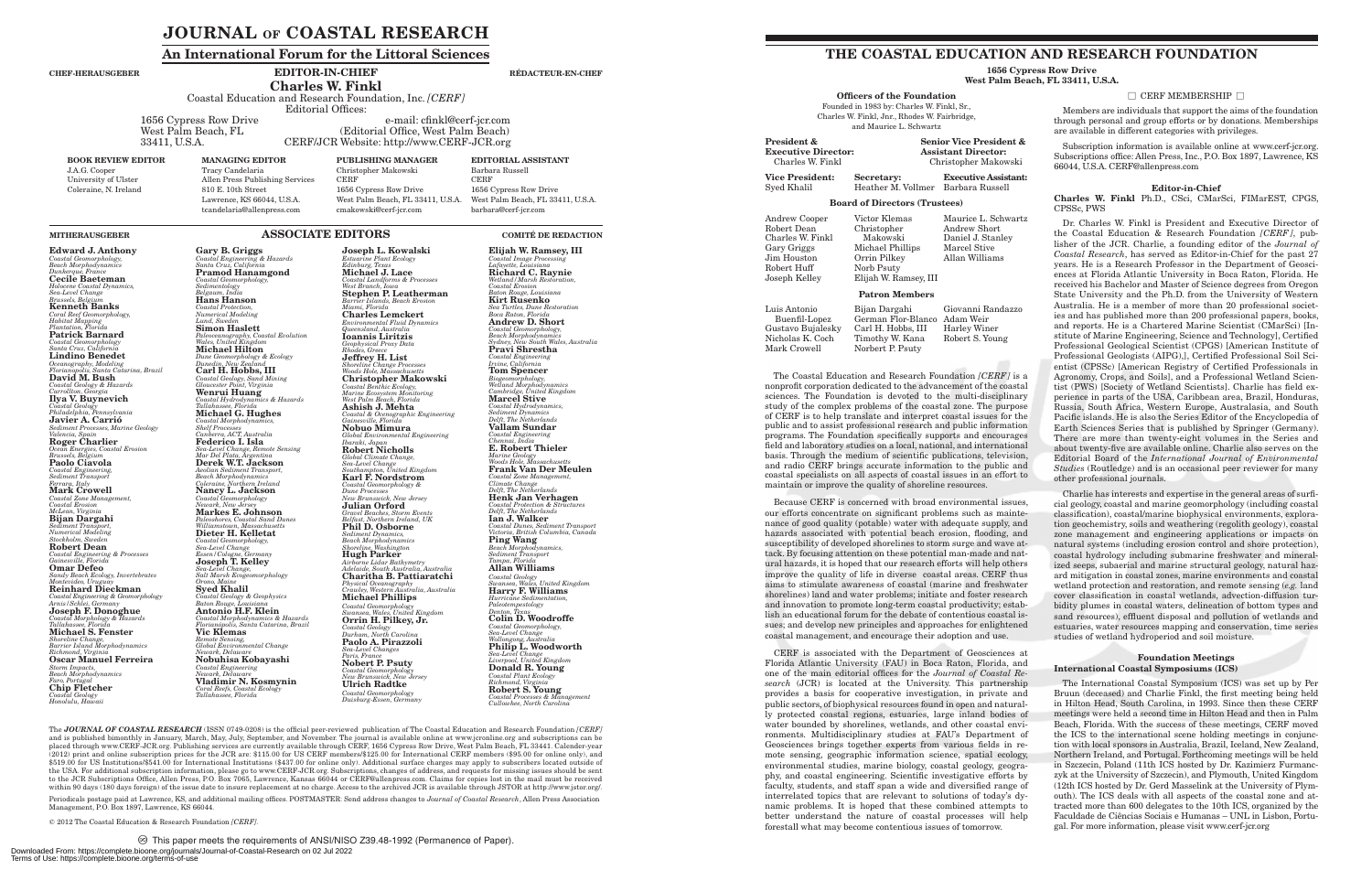# **THE COASTAL EDUCATION AND RESEARCH FOUNDATION**

**1656 Cypress Row Drive**

**West Palm Beach, FL 33411, U.S.A.**

**Officers of the Foundation**

Founded in 1983 by: Charles W. Finkl, Sr., Charles W. Finkl, Jnr., Rhodes W. Fairbridge, and Maurice L. Schwartz

| President &<br><b>Executive Director:</b><br>Charles W. Finkl |  | <b>Senior Vice President &amp;</b><br><b>Assistant Director:</b><br>Christopher Makowski |  |
|---------------------------------------------------------------|--|------------------------------------------------------------------------------------------|--|
|                                                               |  |                                                                                          |  |

**Vice President:**  Syed Khalil

Heather M. Vollmer **Executive Assistant:** Barbara Russell

### **Board of Directors (Trustees)**

| Andrew Cooper    | Victor Klemas         | Maurice L. Schwartz |
|------------------|-----------------------|---------------------|
| Robert Dean      | Christopher           | Andrew Short        |
| Charles W. Finkl | Makowski              | Daniel J. Stanley   |
| Gary Griggs      | Michael Phillips      | Marcel Stive        |
| Jim Houston      | Orrin Pilkey          | Allan Williams      |
| Robert Huff      | Norb Psuty            |                     |
| Joseph Kelley    | Elijah W. Ramsey, III |                     |
|                  |                       |                     |

#### **Patron Members**

| Luis Antonio<br>Buenfil-Lopez    | Bijan Dargahi<br>German Flor-Blanco Adam Weir | Giovanni Randazzo |
|----------------------------------|-----------------------------------------------|-------------------|
| Gustavo Bujalesky                | Carl H. Hobbs, III                            | Harley Winer      |
| Nicholas K. Coch<br>Mark Crowell | Timothy W. Kana<br>Norbert P. Psuty           | Robert S. Young   |

The Coastal Education and Research Foundation *[CERF]* is a nonprofit corporation dedicated to the advancement of the coastal sciences. The Foundation is devoted to the multi-disciplinary study of the complex problems of the coastal zone. The purpose of CERF is to help translate and interpret coastal issues for the public and to assist professional research and public information programs. The Foundation specifically supports and encourages field and laboratory studies on a local, national, and international basis. Through the medium of scientific publications, television, and radio CERF brings accurate information to the public and coastal specialists on all aspects of coastal issues in an effort to maintain or improve the quality of shoreline resources.

Because CERF is concerned with broad environmental issues, our efforts concentrate on significant problems such as maintenance of good quality (potable) water with adequate supply, and hazards associated with potential beach erosion, flooding, and susceptibility of developed shorelines to storm surge and wave attack. By focusing attention on these potential man-made and natural hazards, it is hoped that our research efforts will help others improve the quality of life in diverse coastal areas. CERF thus aims to stimulate awareness of coastal (marine and freshwater shorelines) land and water problems; initiate and foster research and innovation to promote long-term coastal productivity; establish an educational forum for the debate of contentious coastal issues; and develop new principles and approaches for enlightened coastal management, and encourage their adoption and use.

CERF is associated with the Department of Geosciences at Florida Atlantic University (FAU) in Boca Raton, Florida, and one of the main editorial offices for the *Journal of Coastal Research* (JCR) is located at the University. This partnership provides a basis for cooperative investigation, in private and public sectors, of biophysical resources found in open and naturally protected coastal regions, estuaries, large inland bodies of water bounded by shorelines, wetlands, and other coastal environments. Multidisciplinary studies at FAU's Department of Geosciences brings together experts from various fields in remote sensing, geographic information science, spatial ecology, environmental studies, marine biology, coastal geology, geography, and coastal engineering. Scientific investigative efforts by faculty, students, and staff span a wide and diversified range of interrelated topics that are relevant to solutions of today's dynamic problems. It is hoped that these combined attempts to better understand the nature of coastal processes will help forestall what may become contentious issues of tomorrow.

### $\Box$  CERF MEMBERSHIP  $\Box$

Members are individuals that support the aims of the foundation through personal and group efforts or by donations. Memberships are available in different categories with privileges.

Subscription information is available online at www.cerf-jcr.org. Subscriptions office: Allen Press, Inc., P.O. Box 1897, Lawrence, KS 66044, U.S.A. CERF@allenpress.com

#### **Editor-in-Chief**

**Charles W. Finkl** Ph.D., CSci, CMarSci, FIMarEST, CPGS, CPSSc, PWS

Dr. Charles W. Finkl is President and Executive Director of the Coastal Education & Research Foundation *[CERF ]*, publisher of the JCR. Charlie, a founding editor of the *Journal of Coastal Research*, has served as Editor-in-Chief for the past 27 years. He is a Research Professor in the Department of Geosciences at Florida Atlantic University in Boca Raton, Florida. He received his Bachelor and Master of Science degrees from Oregon State University and the Ph.D. from the University of Western Australia. He is a member of more than 20 professional societies and has published more than 200 professional papers, books, and reports. He is a Chartered Marine Scientist (CMarSci) [Institute of Marine Engineering, Science and Technology], Certified Professional Geological Scientist (CPGS) [American Institute of Professional Geologists (AIPG),], Certified Professional Soil Scientist (CPSSc) [American Registry of Certified Professionals in Agronomy, Crops, and Soils], and a Professional Wetland Scientist (PWS) [Society of Wetland Scientists]. Charlie has field experience in parts of the USA, Caribbean area, Brazil, Honduras, Russia, South Africa, Western Europe, Australasia, and South Pacific islands. He is also the Series Editor of the Encyclopedia of Earth Sciences Series that is published by Springer (Germany). There are more than twenty-eight volumes in the Series and about twenty-five are available online. Charlie also serves on the Editorial Board of the *International Journal of Environmental Studies* (Routledge) and is an occasional peer reviewer for many other professional journals.

Charlie has interests and expertise in the general areas of surficial geology, coastal and marine geomorphology (including coastal classification), coastal/marine biophysical environments, exploration geochemistry, soils and weathering (regolith geology), coastal zone management and engineering applications or impacts on natural systems (including erosion control and shore protection), coastal hydrology including submarine freshwater and mineralized seeps, subaerial and marine structural geology, natural hazard mitigation in coastal zones, marine environments and coastal wetland protection and restoration, and remote sensing (*e.g.* land cover classification in coastal wetlands, advection-diffusion turbidity plumes in coastal waters, delineation of bottom types and sand resources), effluent disposal and pollution of wetlands and estuaries, water resources mapping and conservation, time series studies of wetland hydroperiod and soil moisture.

#### **Foundation Meetings International Coastal Symposiums (ICS)**

The International Coastal Symposium (ICS) was set up by Per Bruun (deceased) and Charlie Finkl, the first meeting being held in Hilton Head, South Carolina, in 1993. Since then these CERF meetings were held a second time in Hilton Head and then in Palm Beach, Florida. With the success of these meetings, CERF moved the ICS to the international scene holding meetings in conjunction with local sponsors in Australia, Brazil, Iceland, New Zealand, Northern Ireland, and Portugal. Forthcoming meetings will be held in Szczecin, Poland (11th ICS hosted by Dr. Kazimierz Furmanczyk at the University of Szczecin), and Plymouth, United Kingdom (12th ICS hosted by Dr. Gerd Masselink at the University of Plymouth). The ICS deals with all aspects of the coastal zone and attracted more than 600 delegates to the 10th ICS, organized by the Faculdade de Ciências Sociais e Humanas – UNL in Lisbon, Portugal. For more information, please visit www.cerf-jcr.org